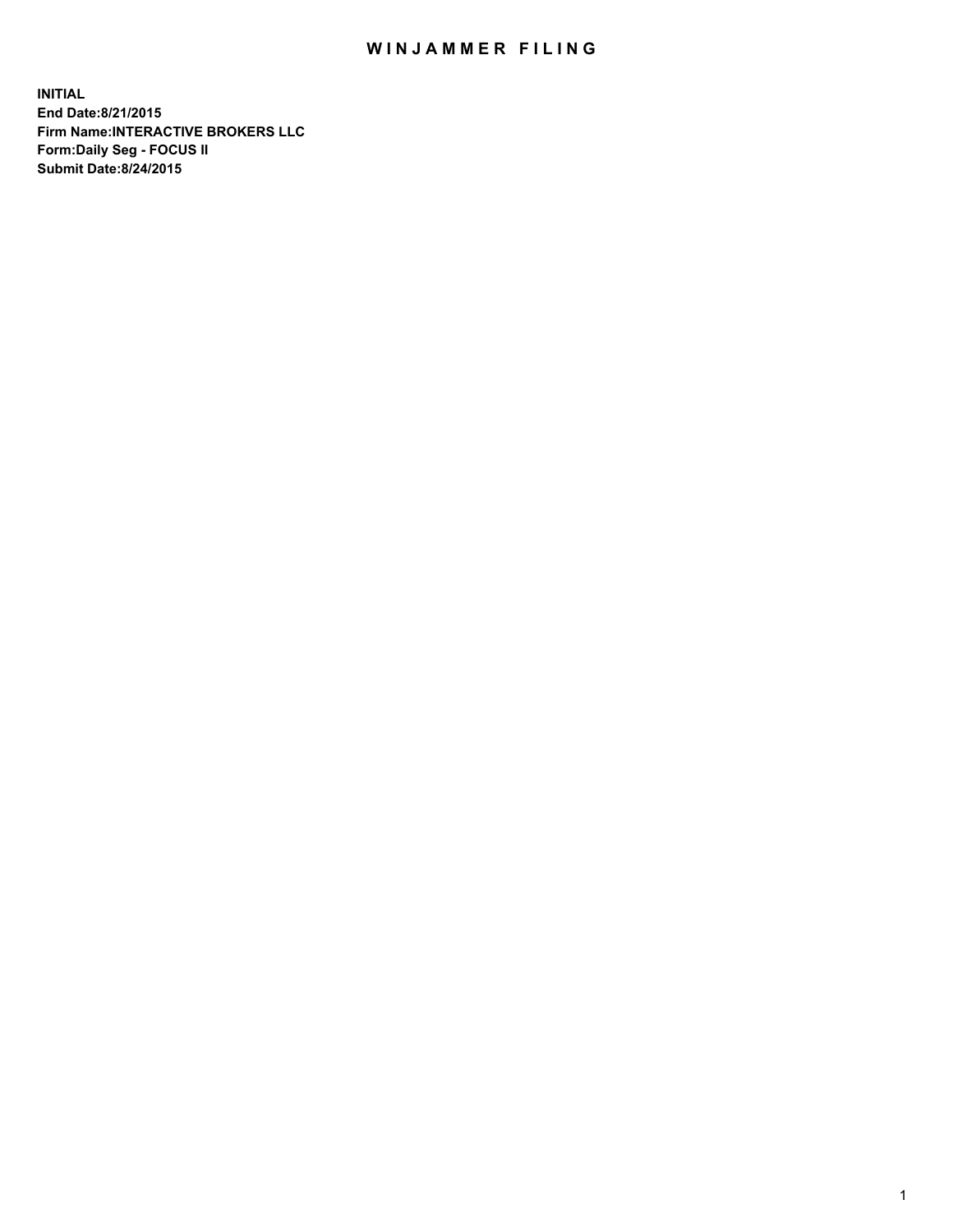## **INITIAL End Date:8/21/2015 Firm Name:INTERACTIVE BROKERS LLC Form:Daily Seg - FOCUS II Submit Date:8/24/2015 Daily Segregation - Cover Page**

| Name of Company<br><b>Contact Name</b><br><b>Contact Phone Number</b><br><b>Contact Email Address</b>                                                                                                                                                                                                                          | <b>INTERACTIVE BROKERS LLC</b><br><b>Michael Ellman</b><br>203-422-8926<br>mellman@interactivebrokers.co<br>$m$ |
|--------------------------------------------------------------------------------------------------------------------------------------------------------------------------------------------------------------------------------------------------------------------------------------------------------------------------------|-----------------------------------------------------------------------------------------------------------------|
| FCM's Customer Segregated Funds Residual Interest Target (choose one):<br>a. Minimum dollar amount: ; or<br>b. Minimum percentage of customer segregated funds required:% ; or<br>c. Dollar amount range between: and; or<br>d. Percentage range of customer segregated funds required between: % and %.                       | $\overline{\mathbf{0}}$<br>0<br>155,000,000 245,000,000<br>00                                                   |
| FCM's Customer Secured Amount Funds Residual Interest Target (choose one):<br>a. Minimum dollar amount: ; or<br>b. Minimum percentage of customer secured funds required:%; or<br>c. Dollar amount range between: and; or<br>d. Percentage range of customer secured funds required between: % and %.                          | $\overline{\mathbf{0}}$<br>0<br>80,000,000 120,000,000<br>0 <sub>0</sub>                                        |
| FCM's Cleared Swaps Customer Collateral Residual Interest Target (choose one):<br>a. Minimum dollar amount: ; or<br>b. Minimum percentage of cleared swaps customer collateral required:% ; or<br>c. Dollar amount range between: and; or<br>d. Percentage range of cleared swaps customer collateral required between:% and%. | $\overline{\mathbf{0}}$<br>$\underline{\mathbf{0}}$<br>0 <sub>0</sub><br>0 <sub>0</sub>                         |

Attach supporting documents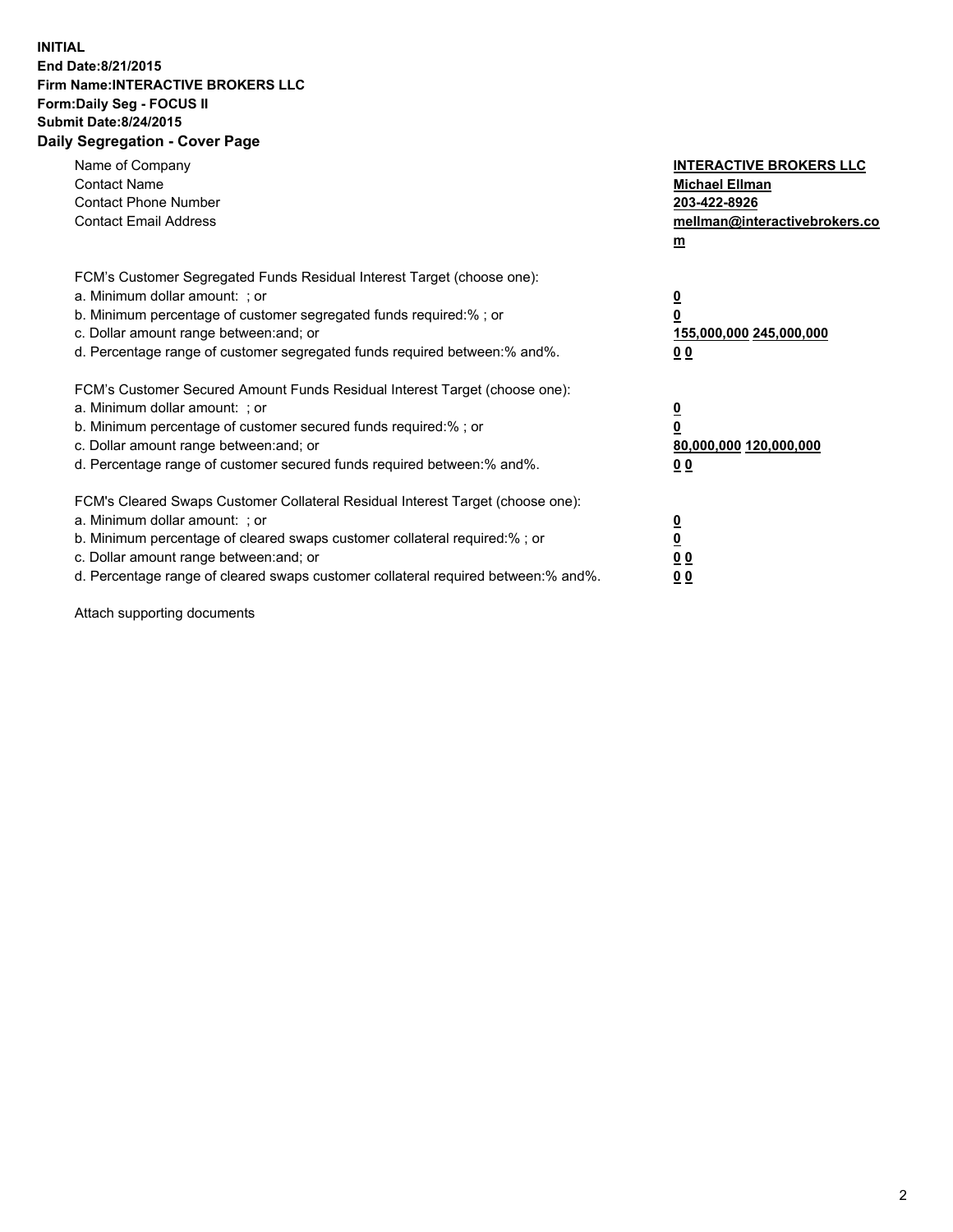## **INITIAL End Date:8/21/2015 Firm Name:INTERACTIVE BROKERS LLC Form:Daily Seg - FOCUS II Submit Date:8/24/2015 Daily Segregation - Secured Amounts**

|     | Daily Ocglegation - Occuled Amounts                                                                        |                                  |
|-----|------------------------------------------------------------------------------------------------------------|----------------------------------|
|     | Foreign Futures and Foreign Options Secured Amounts                                                        |                                  |
|     | Amount required to be set aside pursuant to law, rule or regulation of a foreign                           | $0$ [7305]                       |
|     | government or a rule of a self-regulatory organization authorized thereunder                               |                                  |
| 1.  | Net ledger balance - Foreign Futures and Foreign Option Trading - All Customers                            |                                  |
|     | A. Cash                                                                                                    | 389,787,275 [7315]               |
|     | B. Securities (at market)                                                                                  | $0$ [7317]                       |
| 2.  | Net unrealized profit (loss) in open futures contracts traded on a foreign board of trade                  | -33,547,897 [7325]               |
| 3.  | Exchange traded options                                                                                    |                                  |
|     | a. Market value of open option contracts purchased on a foreign board of trade                             | 15,103 [7335]                    |
|     | b. Market value of open contracts granted (sold) on a foreign board of trade                               | -73,339 [7337]                   |
| 4.  | Net equity (deficit) (add lines 1.2. and 3.)                                                               | 356, 181, 142 [7345]             |
| 5.  | Account liquidating to a deficit and account with a debit balances - gross amount                          | 4,935,174 [7351]                 |
|     | Less: amount offset by customer owned securities                                                           | 0 [7352] 4,935,174 [7354]        |
| 6.  | Amount required to be set aside as the secured amount - Net Liquidating Equity                             | 361,116,316 [7355]               |
|     | Method (add lines 4 and 5)                                                                                 |                                  |
| 7.  | Greater of amount required to be set aside pursuant to foreign jurisdiction (above) or line                | 361,116,316 [7360]               |
|     | 6.                                                                                                         |                                  |
|     | FUNDS DEPOSITED IN SEPARATE REGULATION 30.7 ACCOUNTS                                                       |                                  |
| 1.  | Cash in banks                                                                                              |                                  |
|     | A. Banks located in the United States                                                                      | 68 [7500]                        |
|     | B. Other banks qualified under Regulation 30.7                                                             | 0 [7520] 68 [7530]               |
| 2.  | Securities                                                                                                 |                                  |
|     | A. In safekeeping with banks located in the United States                                                  | 400,077,453 [7540]               |
|     | B. In safekeeping with other banks qualified under Regulation 30.7                                         | 0 [7560] 400,077,453 [7570]      |
| 3.  | Equities with registered futures commission merchants                                                      |                                  |
|     | A. Cash                                                                                                    | $0$ [7580]                       |
|     | <b>B.</b> Securities                                                                                       | $0$ [7590]                       |
|     | C. Unrealized gain (loss) on open futures contracts                                                        | $0$ [7600]                       |
|     | D. Value of long option contracts                                                                          | $0$ [7610]                       |
|     | E. Value of short option contracts                                                                         | 0 [7615] 0 [7620]                |
| 4.  | Amounts held by clearing organizations of foreign boards of trade                                          |                                  |
|     | A. Cash                                                                                                    | $0$ [7640]                       |
|     | <b>B.</b> Securities                                                                                       | $0$ [7650]                       |
|     | C. Amount due to (from) clearing organization - daily variation                                            | $0$ [7660]                       |
|     | D. Value of long option contracts                                                                          | $0$ [7670]                       |
|     | E. Value of short option contracts                                                                         | 0 [7675] 0 [7680]                |
| 5.  | Amounts held by members of foreign boards of trade                                                         |                                  |
|     | A. Cash                                                                                                    | 94,701,331 [7700]                |
|     | <b>B.</b> Securities                                                                                       | $0$ [7710]                       |
|     | C. Unrealized gain (loss) on open futures contracts                                                        | -10,507,804 [7720]               |
|     | D. Value of long option contracts                                                                          | 15,111 [7730]                    |
|     | E. Value of short option contracts                                                                         | -73,341 [7735] 84,135,297 [7740] |
| 6.  | Amounts with other depositories designated by a foreign board of trade                                     | 0 [7760]                         |
| 7.  | Segregated funds on hand                                                                                   | $0$ [7765]                       |
| 8.  | Total funds in separate section 30.7 accounts                                                              | 484,212,818 [7770]               |
| 9.  | Excess (deficiency) Set Aside for Secured Amount (subtract line 7 Secured Statement<br>Page 1 from Line 8) | 123,096,502 [7380]               |
| 10. | Management Target Amount for Excess funds in separate section 30.7 accounts                                | 80,000,000 [7780]                |
| 11. | Excess (deficiency) funds in separate 30.7 accounts over (under) Management Target                         | 43,096,502 [7785]                |
|     |                                                                                                            |                                  |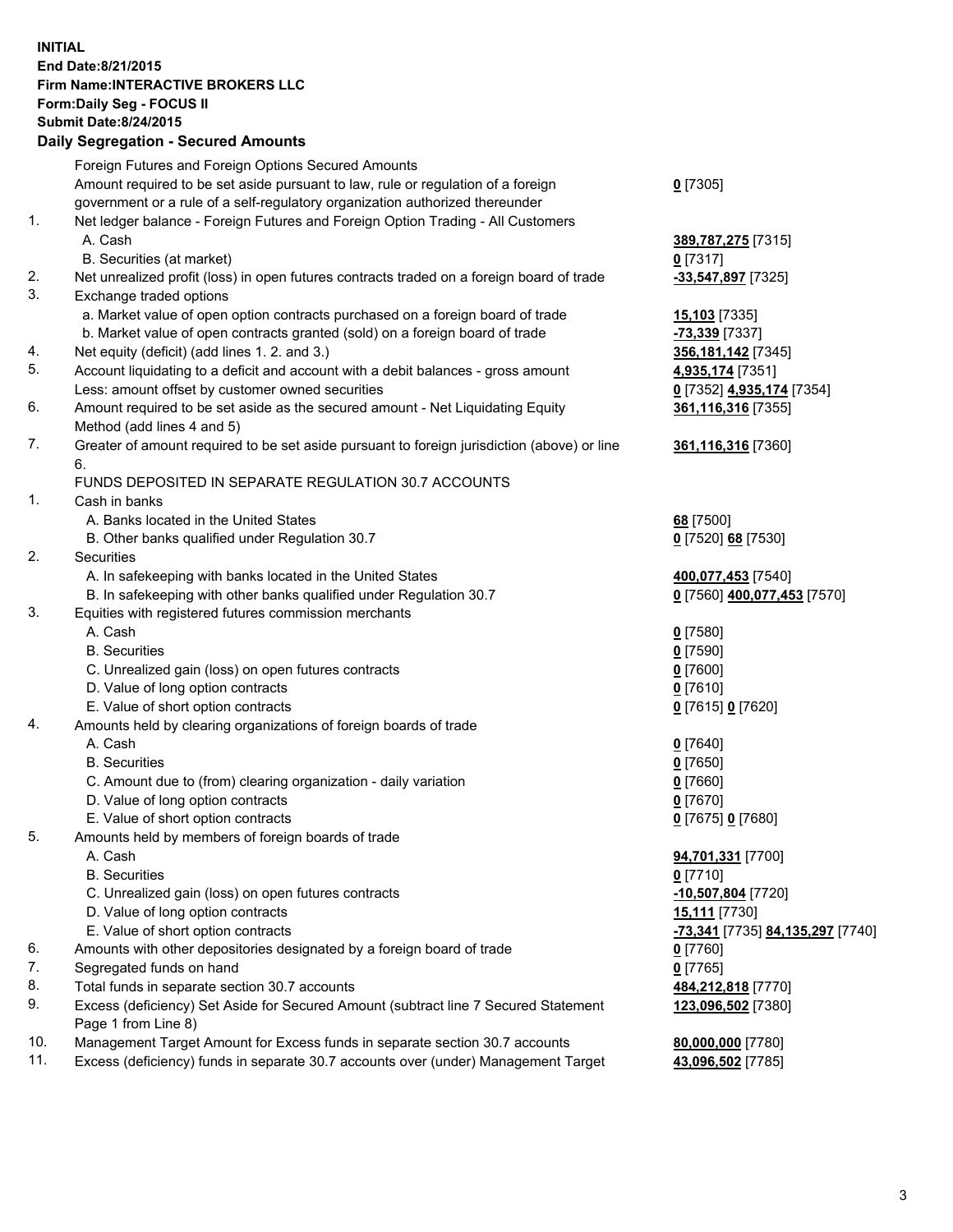**INITIAL End Date:8/21/2015 Firm Name:INTERACTIVE BROKERS LLC Form:Daily Seg - FOCUS II Submit Date:8/24/2015 Daily Segregation - Segregation Statement** SEGREGATION REQUIREMENTS(Section 4d(2) of the CEAct) 1. Net ledger balance A. Cash **2,668,140,585** [7010] B. Securities (at market) **0** [7020] 2. Net unrealized profit (loss) in open futures contracts traded on a contract market **-57,176,544** [7030] 3. Exchange traded options A. Add market value of open option contracts purchased on a contract market **218,205,006** [7032] B. Deduct market value of open option contracts granted (sold) on a contract market **-338,649,939** [7033] 4. Net equity (deficit) (add lines 1, 2 and 3) **2,490,519,108** [7040] 5. Accounts liquidating to a deficit and accounts with debit balances - gross amount **177,126** [7045] Less: amount offset by customer securities **0** [7047] **177,126** [7050] 6. Amount required to be segregated (add lines 4 and 5) **2,490,696,234** [7060] FUNDS IN SEGREGATED ACCOUNTS 7. Deposited in segregated funds bank accounts A. Cash **378,082,432** [7070] B. Securities representing investments of customers' funds (at market) **1,300,466,361** [7080] C. Securities held for particular customers or option customers in lieu of cash (at market) **0** [7090] 8. Margins on deposit with derivatives clearing organizations of contract markets A. Cash **18,864,076** [7100] B. Securities representing investments of customers' funds (at market) **1,139,703,951** [7110] C. Securities held for particular customers or option customers in lieu of cash (at market) **0** [7120] 9. Net settlement from (to) derivatives clearing organizations of contract markets **-36,208,141** [7130] 10. Exchange traded options A. Value of open long option contracts **218,141,285** [7132] B. Value of open short option contracts **-338,586,228** [7133] 11. Net equities with other FCMs A. Net liquidating equity **0** [7140] B. Securities representing investments of customers' funds (at market) **0** [7160] C. Securities held for particular customers or option customers in lieu of cash (at market) **0** [7170] 12. Segregated funds on hand **0** [7150] 13. Total amount in segregation (add lines 7 through 12) **2,680,463,736** [7180] 14. Excess (deficiency) funds in segregation (subtract line 6 from line 13) **189,767,502** [7190] 15. Management Target Amount for Excess funds in segregation **155,000,000** [7194]

16. Excess (deficiency) funds in segregation over (under) Management Target Amount Excess

**34,767,502** [7198]